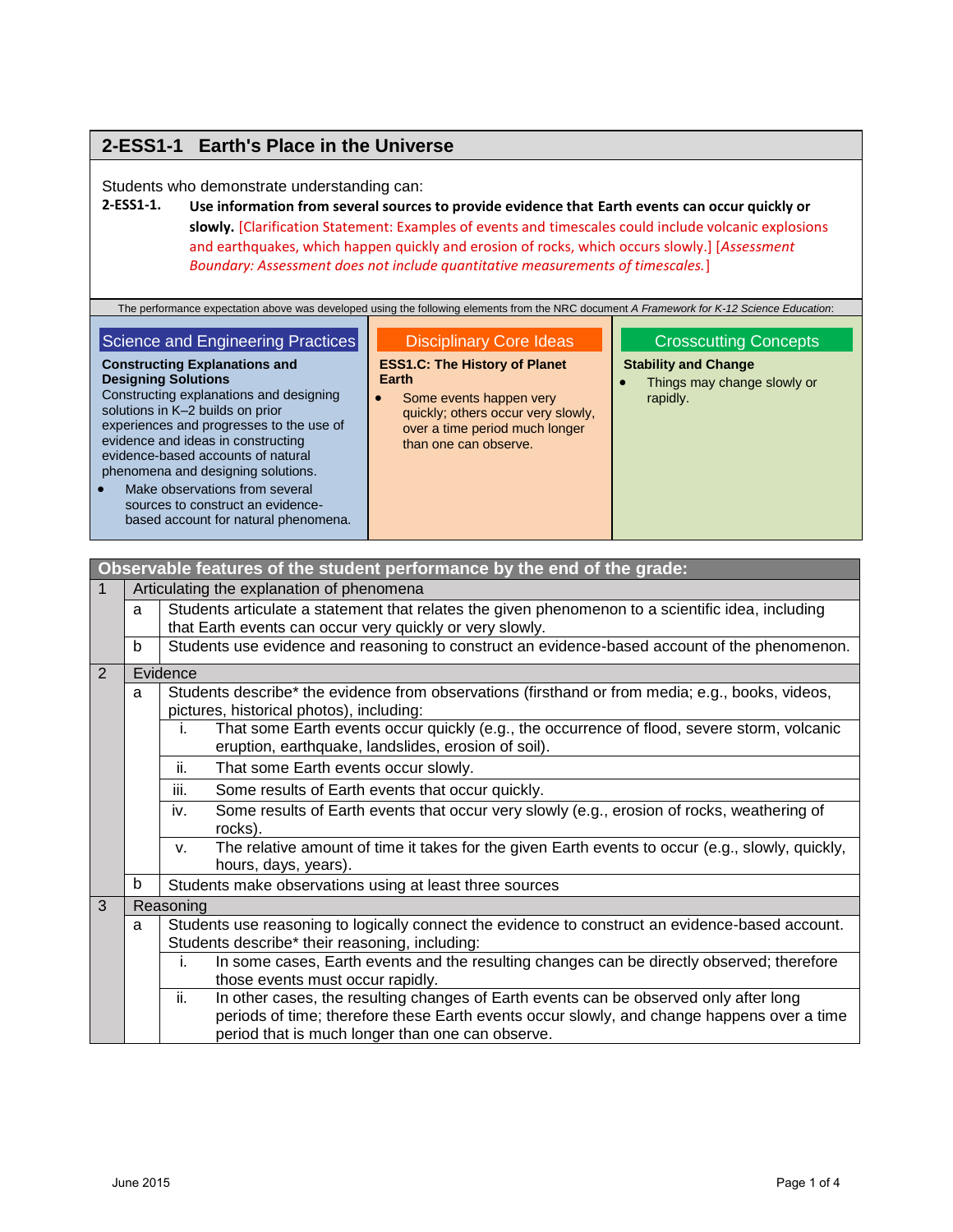#### **2-ESS2-1 Earth's Systems** Students who demonstrate understanding can: **2-ESS2-1. Compare multiple solutions designed to slow or prevent wind or water from changing the shape of the land.\***[Clarification Statement: Examples of solutions could include different designs of dikes and windbreaks to hold back wind and water, and different designs for using shrubs, grass, and trees to hold back the land.] The performance expectation above was developed using the following elements from the NRC document *A Framework for K-12 Science Education*: **Science and Engineering Practices Constructing Explanations and Designing Solutions** Constructing explanations and designing solutions in K–2 builds on prior experiences and progresses to the use of evidence and ideas in constructing evidence-based accounts of natural phenomena and designing solutions. • Compare multiple solutions to a problem. Disciplinary Core Ideas **ESS2.A: Earth Materials and Systems** Wind and water can change the shape of the land. **ETS1.C: Optimizing the Design Solution** Because there is always more than one possible solution to a problem, it is useful to compare and test designs. *(secondary)* Crosscutting Concepts **Stability and Change** • Things may change slowly or rapidly. - - - - - - - - - - - - - - - - - - - - - - - - - - - - - - - *Connections to Engineering, Technology, and Applications of Science* **Influence of Engineering, Technology, and Science on Society and the Natural World** Developing and using technology has impacts on the natural world. - - - - - - - - - - - - - - - - - - - - - - - - - - - - - - *Connections to Nature of Science* **Science Addresses Questions About the Natural and Material World** Scientists study the natural and material world.

| Observable features of the student performance by the end of the grade: |                                                                                  |                                                                                                      |  |  |  |
|-------------------------------------------------------------------------|----------------------------------------------------------------------------------|------------------------------------------------------------------------------------------------------|--|--|--|
| 1                                                                       |                                                                                  | Using scientific knowledge to generate design solutions                                              |  |  |  |
|                                                                         | a                                                                                | Students describe* the given problem, which includes the idea that wind or water can change the      |  |  |  |
|                                                                         |                                                                                  | shape of the land by washing away soil or sand.                                                      |  |  |  |
|                                                                         | b                                                                                | Students describe* at least two given solutions in terms of how they slow or prevent wind or water   |  |  |  |
|                                                                         |                                                                                  | from changing the shape of the land.                                                                 |  |  |  |
| 2                                                                       |                                                                                  | Describing* specific features of the design solution, including quantification where appropriate     |  |  |  |
|                                                                         | a                                                                                | Students describe* the specific expected or required features for the solutions that would solve the |  |  |  |
|                                                                         |                                                                                  | given problem, including:                                                                            |  |  |  |
|                                                                         |                                                                                  | Slowing or preventing wind or water from washing away soil or sand.                                  |  |  |  |
|                                                                         |                                                                                  | Addressing problems created by both slow and rapid changes in the environment (such as<br>ii.        |  |  |  |
|                                                                         |                                                                                  | many mild rainstorms or a severe storm and flood).                                                   |  |  |  |
| 3                                                                       |                                                                                  | Evaluating potential solutions                                                                       |  |  |  |
|                                                                         | a                                                                                | Students evaluate each given solution against the desired features to determine and describe*        |  |  |  |
|                                                                         |                                                                                  | whether and how well the features are met by each solution.                                          |  |  |  |
|                                                                         | Using their evaluation, students compare the given solutions to each other.<br>b |                                                                                                      |  |  |  |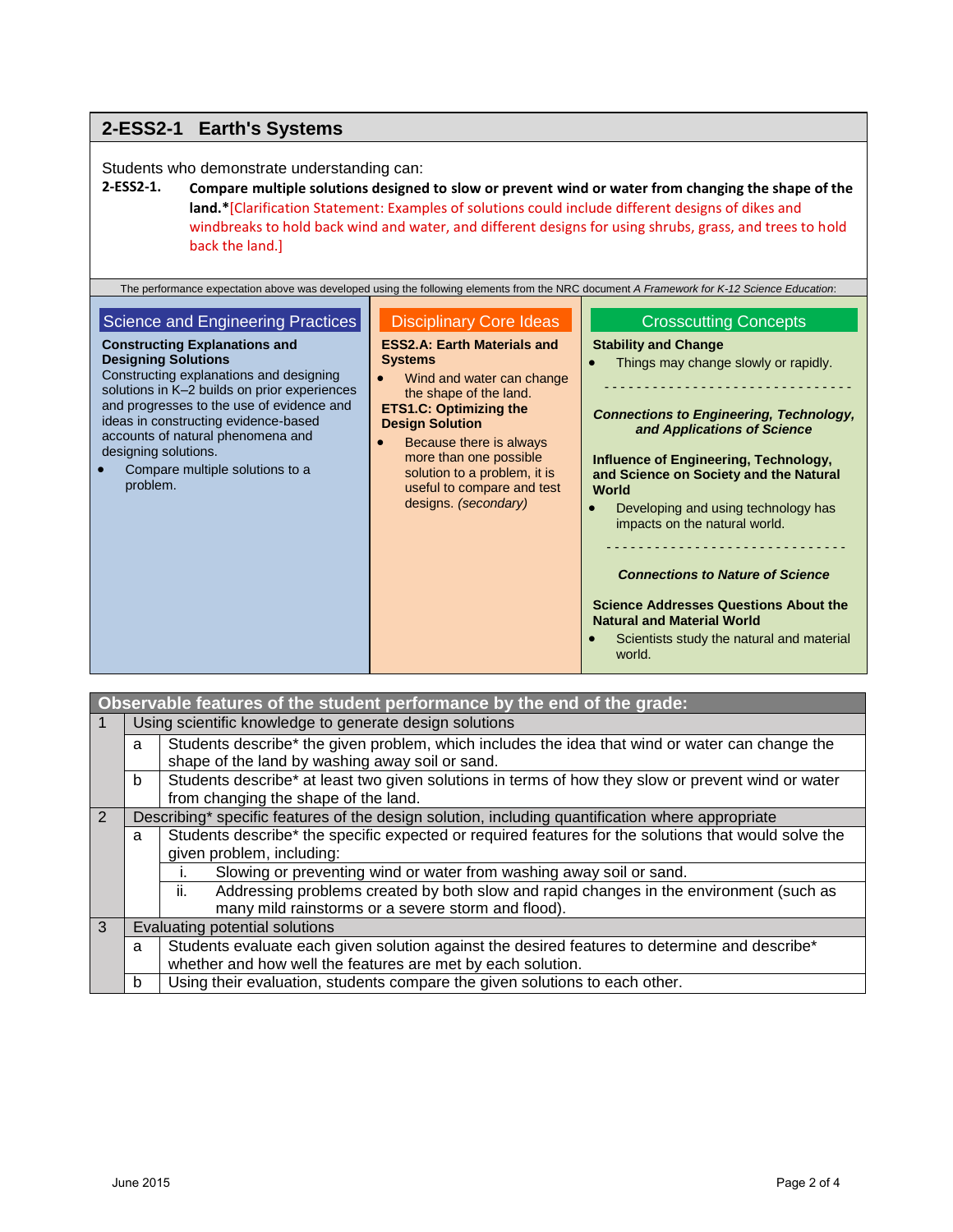# **2-ESS2-2 Earth's Systems**

Students who demonstrate understanding can:

## **2-ESS2-2. Develop a model to represent the shapes and kinds of land and bodies of water in an area.** [*Assessment Boundary: Assessment does not include quantitative scaling in models.*]

| The performance expectation above was developed using the following elements from the NRC document A Framework for K-12 Science Education:                                                                                                                                                                                                                                                          |                                                                                                                                                                                                                                 |                                                                                                      |  |
|-----------------------------------------------------------------------------------------------------------------------------------------------------------------------------------------------------------------------------------------------------------------------------------------------------------------------------------------------------------------------------------------------------|---------------------------------------------------------------------------------------------------------------------------------------------------------------------------------------------------------------------------------|------------------------------------------------------------------------------------------------------|--|
| Science and Engineering Practices<br><b>Developing and Using Models</b><br>Modeling in K-2 builds on prior experiences<br>and progresses to include using and<br>developing models (i.e., diagram, drawing,<br>physical replica, diorama, dramatization, or<br>storyboard) that represent concrete events<br>or design solutions.<br>Develop a model to represent patterns<br>in the natural world. | <b>Disciplinary Core Ideas</b><br><b>ESS2.B: Plate Tectonics and Large-</b><br><b>Scale System Interactions</b><br>Maps show where things are<br>located. One can map the shapes<br>and kinds of land and water in any<br>area. | <b>Crosscutting Concepts</b><br><b>Patterns</b><br>Patterns in the natural world can<br>be observed. |  |

| Observable features of the student performance by the end of the grade: |                         |                                                                                                                                                                                                                                                                         |  |
|-------------------------------------------------------------------------|-------------------------|-------------------------------------------------------------------------------------------------------------------------------------------------------------------------------------------------------------------------------------------------------------------------|--|
|                                                                         | Components of the model |                                                                                                                                                                                                                                                                         |  |
|                                                                         | a                       | Students develop a model (i.e., a map) that identifies the relevant components, including<br>components that represent both land and bodies of water in an area.                                                                                                        |  |
| $\overline{2}$                                                          | Relationships           |                                                                                                                                                                                                                                                                         |  |
|                                                                         | a                       | In the model, students identify and describe* relationships between components using a<br>representation of the specific shapes and kinds of land (e.g., playground, park, hill) and specific<br>bodies of water (e.g., creek, ocean, lake, river) within a given area. |  |
|                                                                         | b                       | Students use the model to describe* the patterns of water and land in a given area (e.g., an area<br>may have many small bodies of water; an area may have many different kinds of land that come in<br>different shapes).                                              |  |
| $\mathcal{B}$                                                           | Connections             |                                                                                                                                                                                                                                                                         |  |
|                                                                         | a                       | Students describe* that because they can map the shapes and kinds of land and water in any area,<br>maps can be used to represent many different types of areas.                                                                                                        |  |